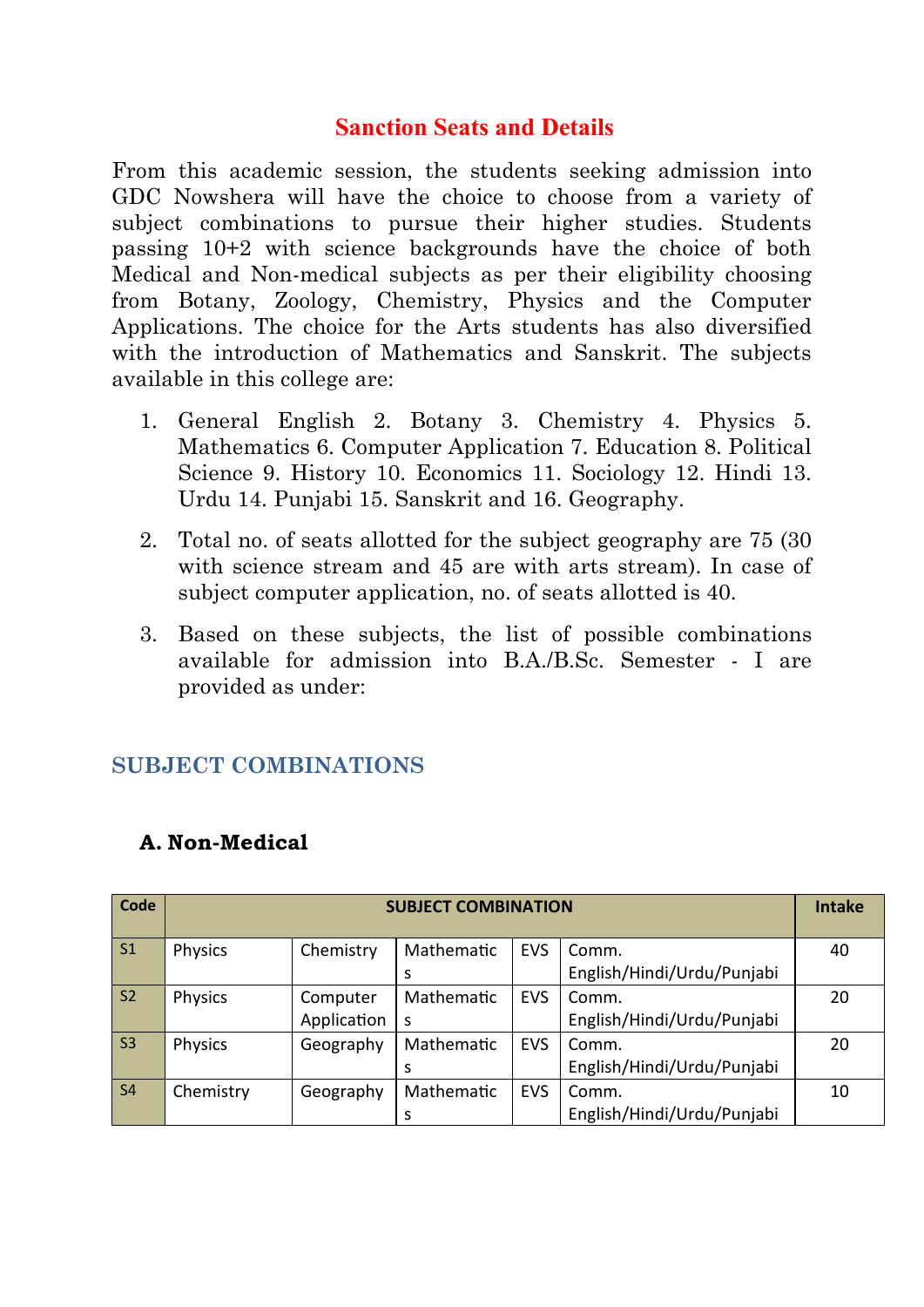#### **B. Medical**

| Code           | <b>SUBJECT COMBINATION</b> |        |           |            |                            |    |
|----------------|----------------------------|--------|-----------|------------|----------------------------|----|
| S <sub>5</sub> | Chemistry                  | Botany | Zoology   | EVS        | Comm.                      | 40 |
|                |                            |        |           |            | English/Hindi/Urdu/Punjabi |    |
| S <sub>6</sub> | Geography                  | Botany | Zoology   | <b>EVS</b> | Comm.                      | 30 |
|                |                            |        |           |            | English/Hindi/Urdu/Punjabi |    |
| S <sub>7</sub> | Chemistry                  | Botany | Geography | <b>EVS</b> | Comm.                      | 10 |
|                |                            |        |           |            | English/Hindi/Urdu/Punjabi |    |

# **C. Arts**

| Code           |                                | <b>Intake</b>   |                         |         |                                         |    |
|----------------|--------------------------------|-----------------|-------------------------|---------|-----------------------------------------|----|
| A1             | English/Hindi/Urdu<br>/Punjabi | Mathematic<br>S | Computer<br>Application | EV<br>S | Comm.<br>English/Hindi/<br>Urdu/Punjabi | 20 |
| A2             | English/Hindi/Urdu<br>/Punjabi | Education       | Sanskrit                | EV<br>S | Comm.<br>English/Hindi/<br>Urdu/Punjabi | 20 |
| A <sub>3</sub> | English/Hindi/Urdu<br>/Punjabi | Education       | Sociology               | EV<br>S | Comm.<br>English/Hindi/<br>Urdu/Punjabi | 80 |
| A4             | English/Hindi/Urdu<br>/Punjabi | History         | Sociology               | EV<br>S | Comm.<br>English/Hindi/<br>Urdu/Punjabi | 10 |
| A <sub>5</sub> | English/Hindi/Urdu<br>/Punjabi | Mathematic<br>S | Economics               | EV<br>S | Comm.<br>English/Hindi/<br>Urdu/Punjabi | 10 |
| A <sub>6</sub> | English/Hindi/Urdu<br>/Punjabi | Pol. Science    | Economics               | EV<br>S | Comm.<br>English/Hindi/<br>Urdu/Punjabi | 10 |
| A7             | English/Hindi/Urdu<br>/Punjabi | Education       | Economics               | EV<br>S | Comm.<br>English/Hindi/<br>Urdu/Punjabi | 20 |
| A <sub>8</sub> | English/Hindi/Urdu<br>/Punjabi | History         | Economics               | EV<br>S | Comm.<br>English/Hindi/<br>Urdu/Punjabi | 10 |
| A <sub>9</sub> | English/Hindi/Urdu<br>/Punjabi | History         | Pol. Science            | EV<br>S | Comm.<br>English/Hindi/<br>Urdu/Punjabi | 20 |
| A10            | English/Hindi/Urdu<br>/Punjabi | Education       | History                 | EV<br>S | Comm.<br>English/Hindi/<br>Urdu/Punjabi | 10 |
| A11            | English/Hindi/Urdu<br>/Punjabi | Education       | Pol. Science            | EV<br>S | Comm.<br>English/Hindi/<br>Urdu/Punjabi | 40 |